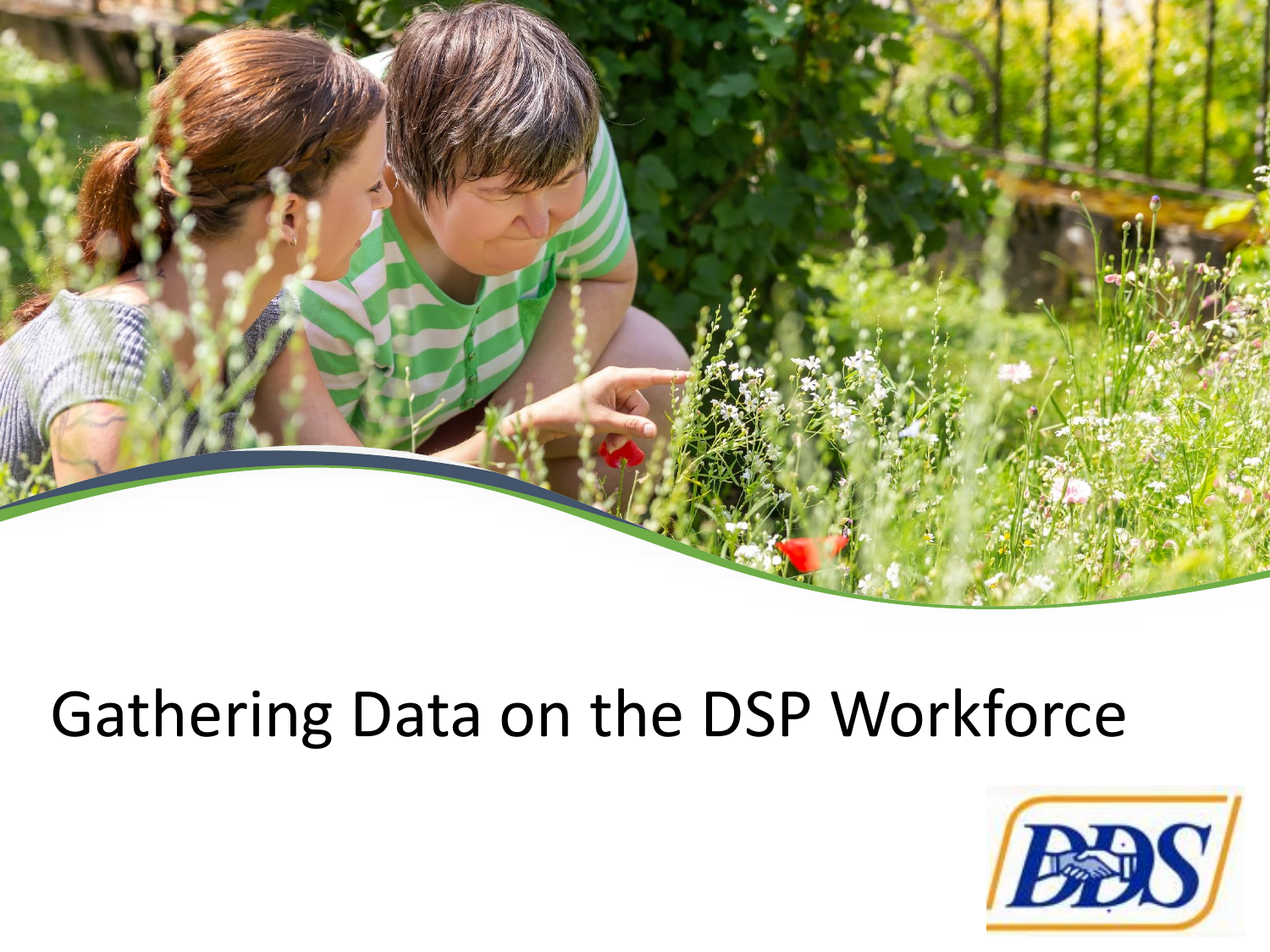# Agenda

- Overview of DSP workforce survey
- Reasons for conducting the survey
- Information about the survey instrument
- Using survey results
- Anticipated survey schedule
- Request for assistance getting the word out to all providers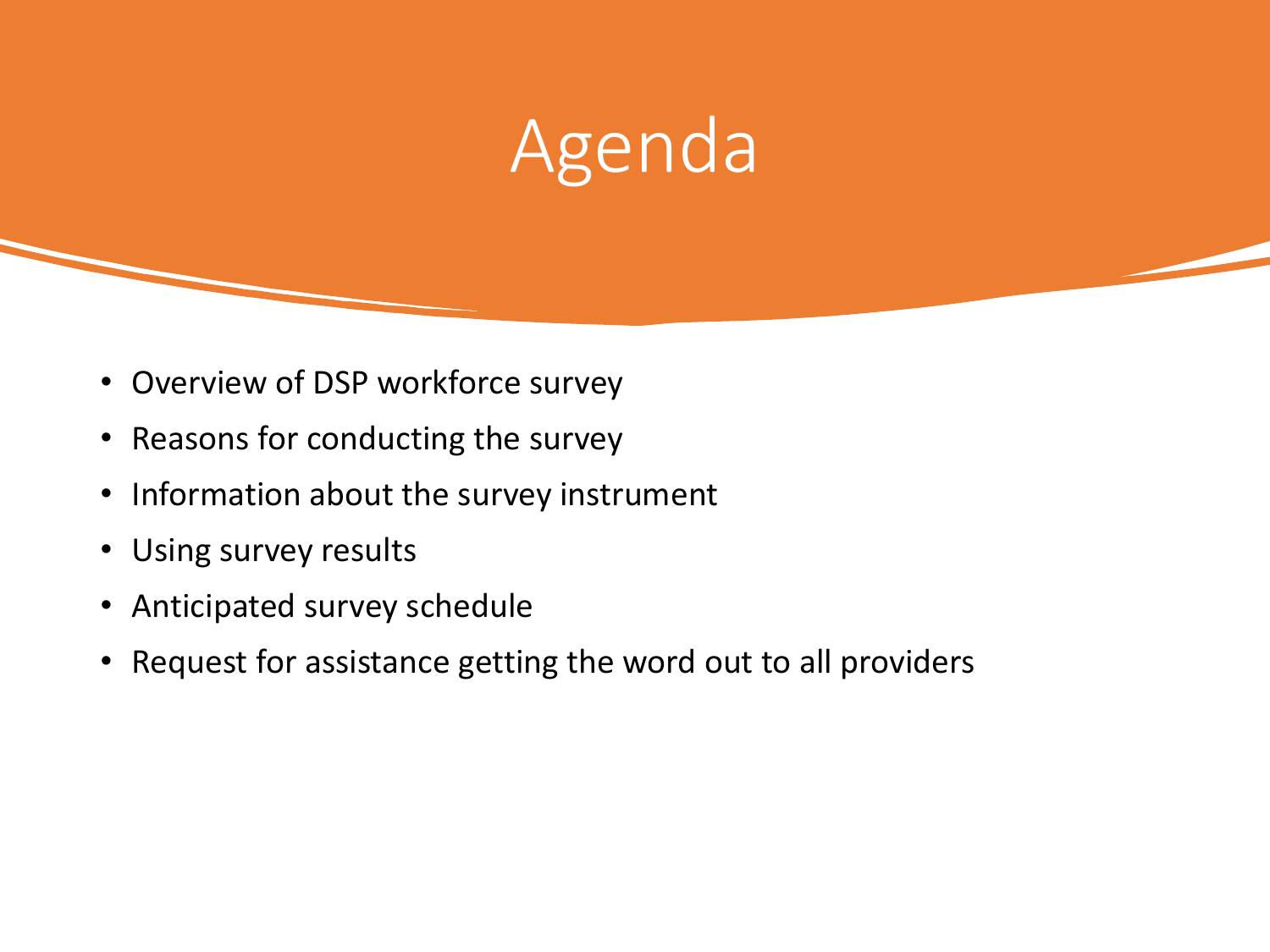# Overview

In Spring 2022, California will conduct a survey of agencies employing Direct Support Professionals (DSPs)

#### **Participants:**

- One survey for each agency employing DSPs 2021:
	- o In-home supports, residential supports, non-residential supports
- Survey is voluntary

#### **Where is data from within agency:**

• Human Resources and Payroll data for calendar year 2021

#### **Purpose:**

- Collect quantitative information about factors impacting the DSP workforce
- Provide insight to potential improvement opportunities
- Evaluate impact of current initiatives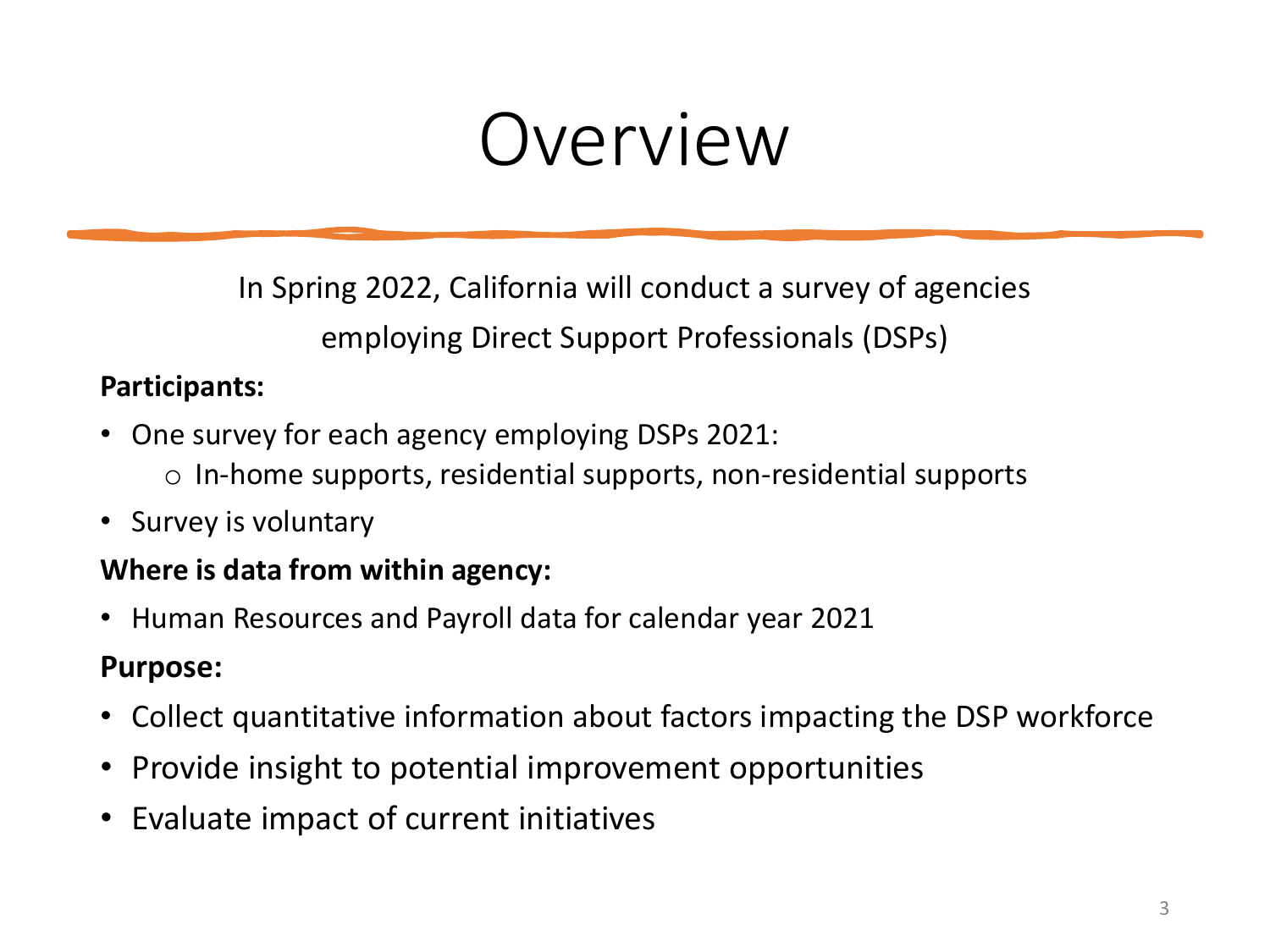Who are Direct Support Professionals (DSPs)

- Primary job responsibility is to provide support, help with skills development, supervision, and personal assistance to IDD;
- Paid staff members who spend at least 50% of their hours doing direct service tasks;
- Full-time and part-time DSPs providing residential, in-home and/or nonresidential supports.

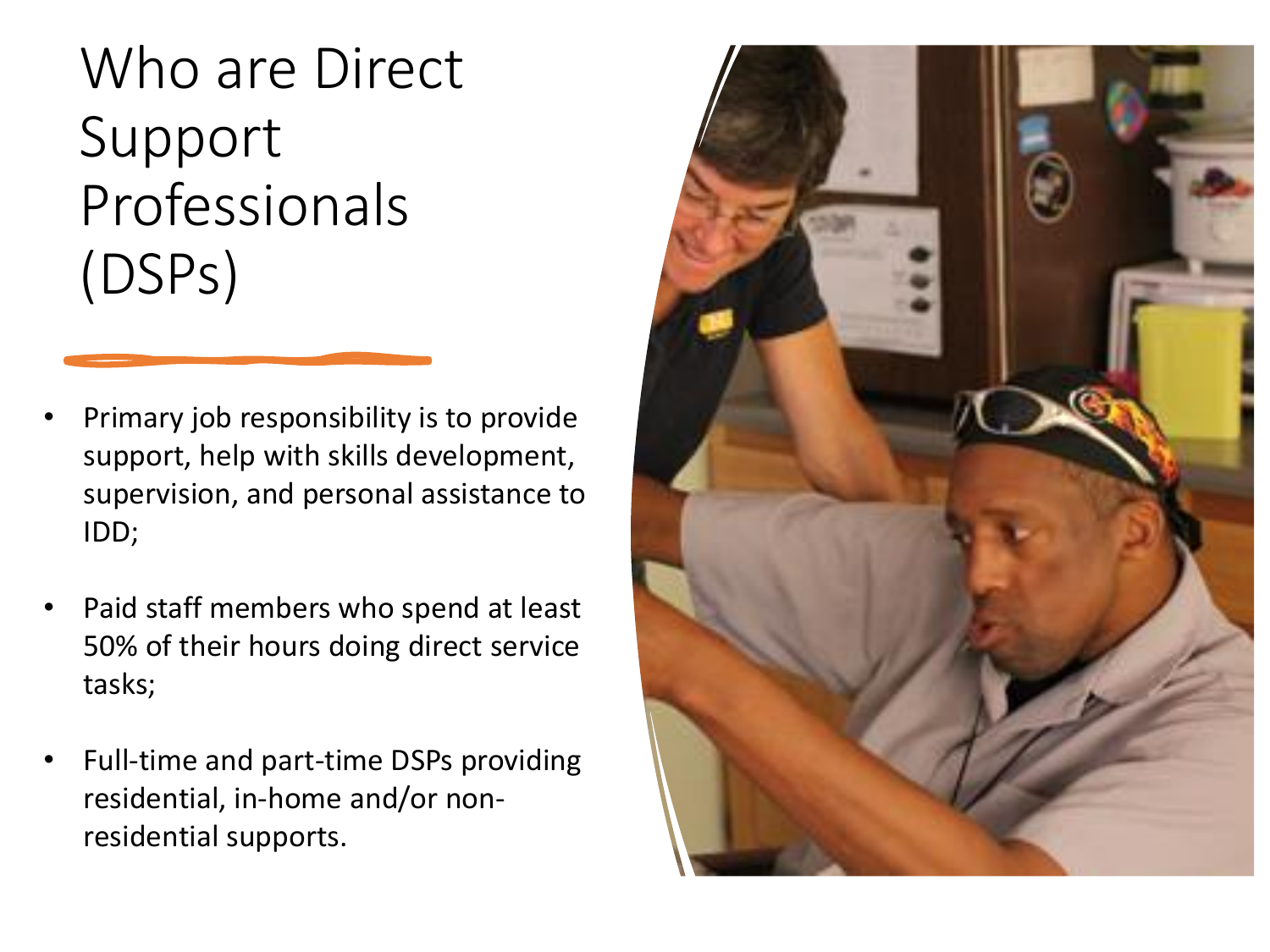# Does NOT include:

- DSPs *not* funded through a regional center;
- Contract or 1099 workers;
- On-call or PRN workers;
- Employees hired through a temporary personnel agency;
- Clinically licensed or certified employees (therapists, nurses, social workers, psychologists, behavior specialists or behavior technicians, etc.);
- Employees only providing transportation, home modifications and/or meal delivery;
- Administrative or supervisory employees whose primary job responsibility is to provide support, help with skills development, supervision, and personal assistance to IDD.

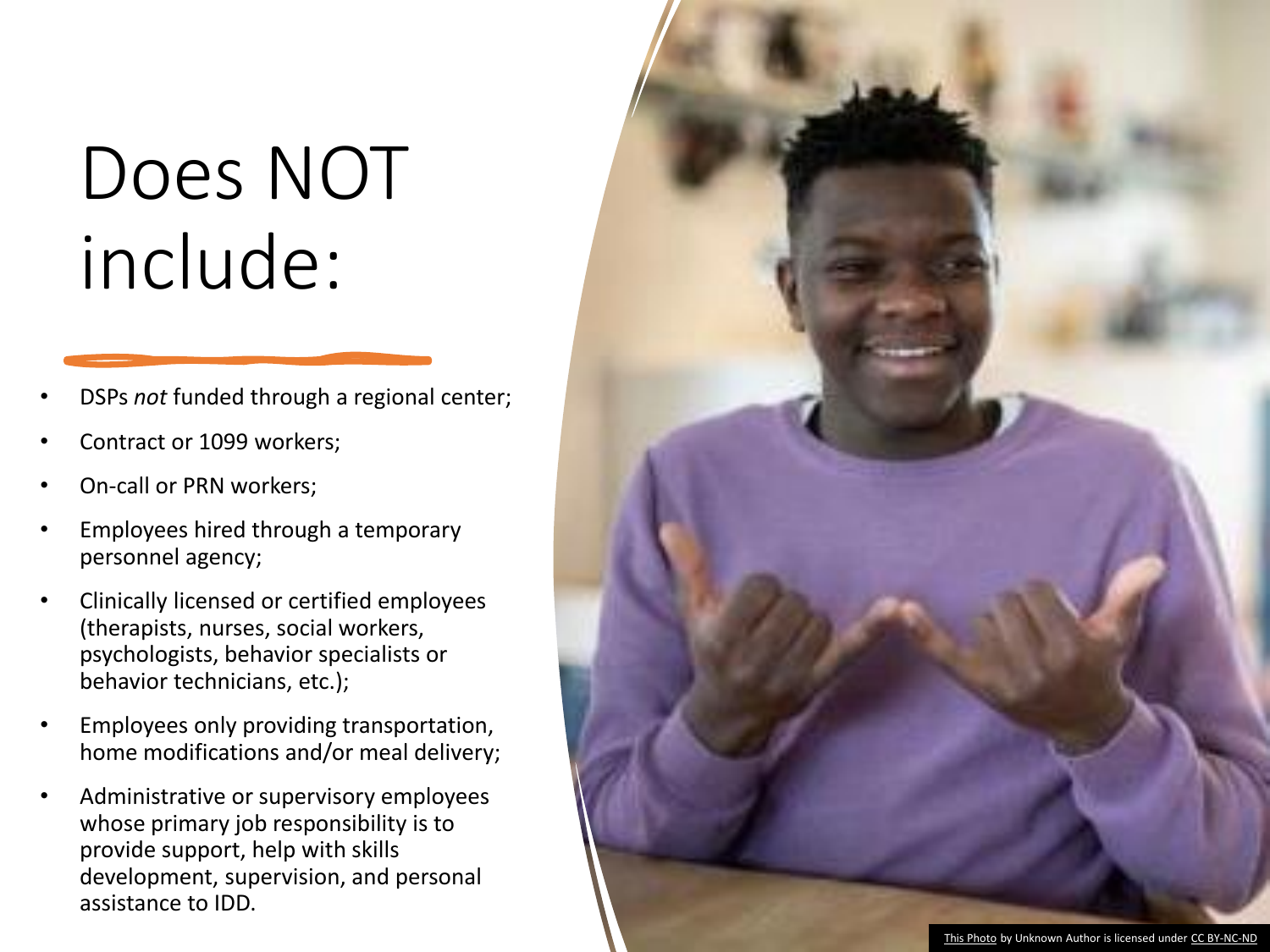# Why collect data on DSP workforce stability?

#### Why DSPs?

- DSPs are a critical part of the IDD the service system.
- The DSP workforce is experiencing challenges such as turnover and vacancy rates which can impact the lives of individuals they serve.
- The DSP workforce challenges affect provider agencies.
- Multiple stakeholders have expressed support for learning more about the employment of DSPs.

#### Benefit

- Reliable data will inform policy, design recruitment and retention efforts, and examine the impact of rate increases over time.
- Using a validated survey tool specific to IDD systems ensures credibility and comparability of results.

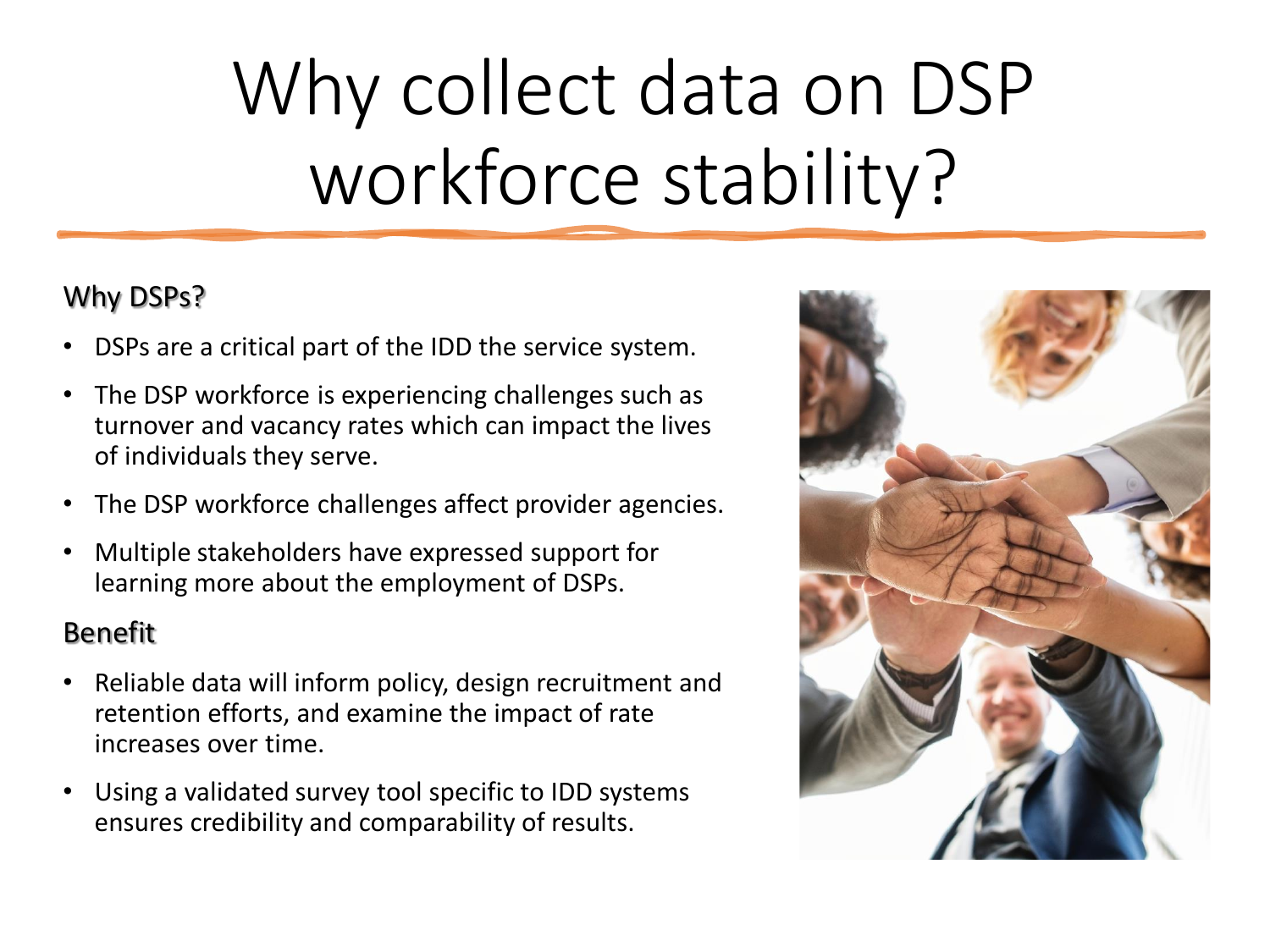# **Survey** Instrument



- $\triangleright$  Only national survey specifically about the IDD DSP workforce
- ➢Used in 26 other states
	- $\triangleright$  Allows for comparison with other states
- $\triangleright$  In use for more than 5 years
	- $\triangleright$  Survey has evolved based on provider input
- ➢Has been tailored for California
	- ➢ Includes DSP workforce serving children
	- $\triangleright$  Impact of local minimum wage requirements
	- ➢ Other issues of importance to California

[More information about the NCI Staff Stability](https://www.nationalcoreindicators.org/staff-stability-survey/) **Survey**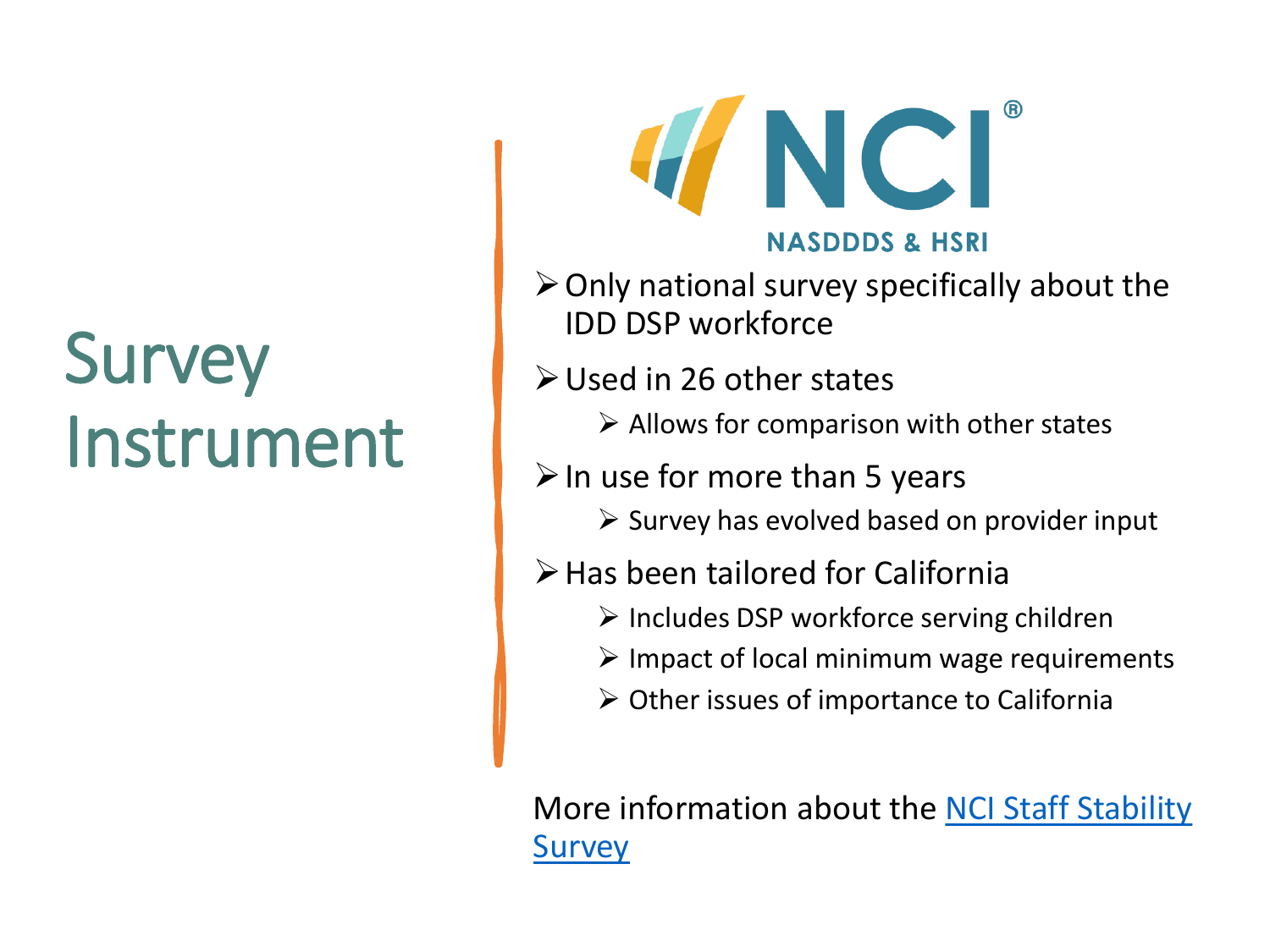## What Topic Areas are covered?

#### **Agency Profile**

#### **Payroll Data Compensation**

**Bonuses and Overtime**

**Benefits Recruitment & Retention**

**Front-line Supervisors**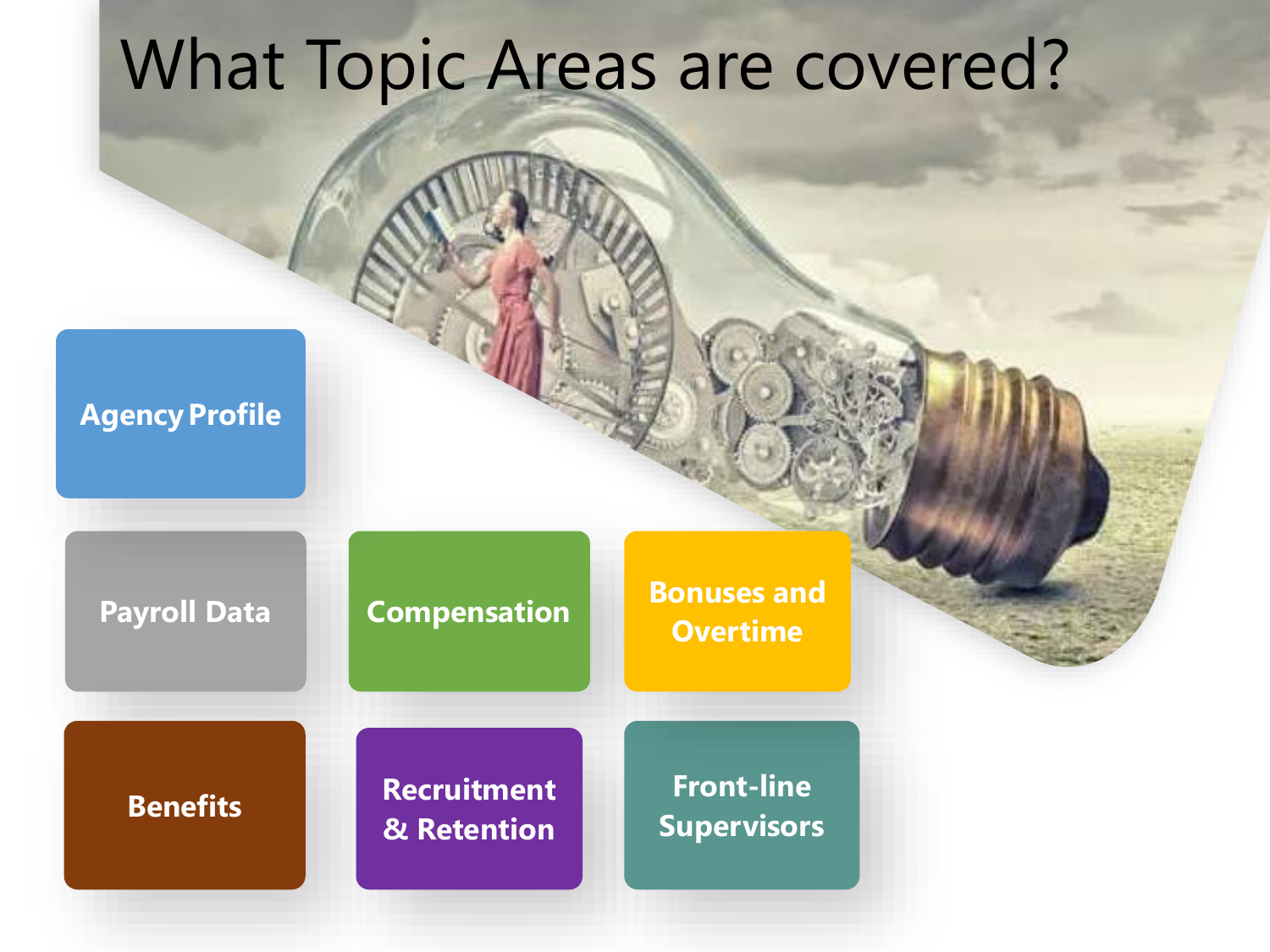# Sample Questions

#### 1. How many **adults** with IDD were receiving **residential supports** from your agency as of Dec. 31, 2021?

- ❑ 1-10 Adults with IDD
- ❑ 11-20 Adults with IDD
- ❑ 21-50 Adults with IDD
- ❑ 51-99 Adults with IDD
- ❑ 100-499 Adults with IDD
- ❑ 500-999 Adults with IDD
- ❑ 1000+ Adults with IDD

*This question is repeated for non-resident supports and in-home supports and for children served in each of these three categories.*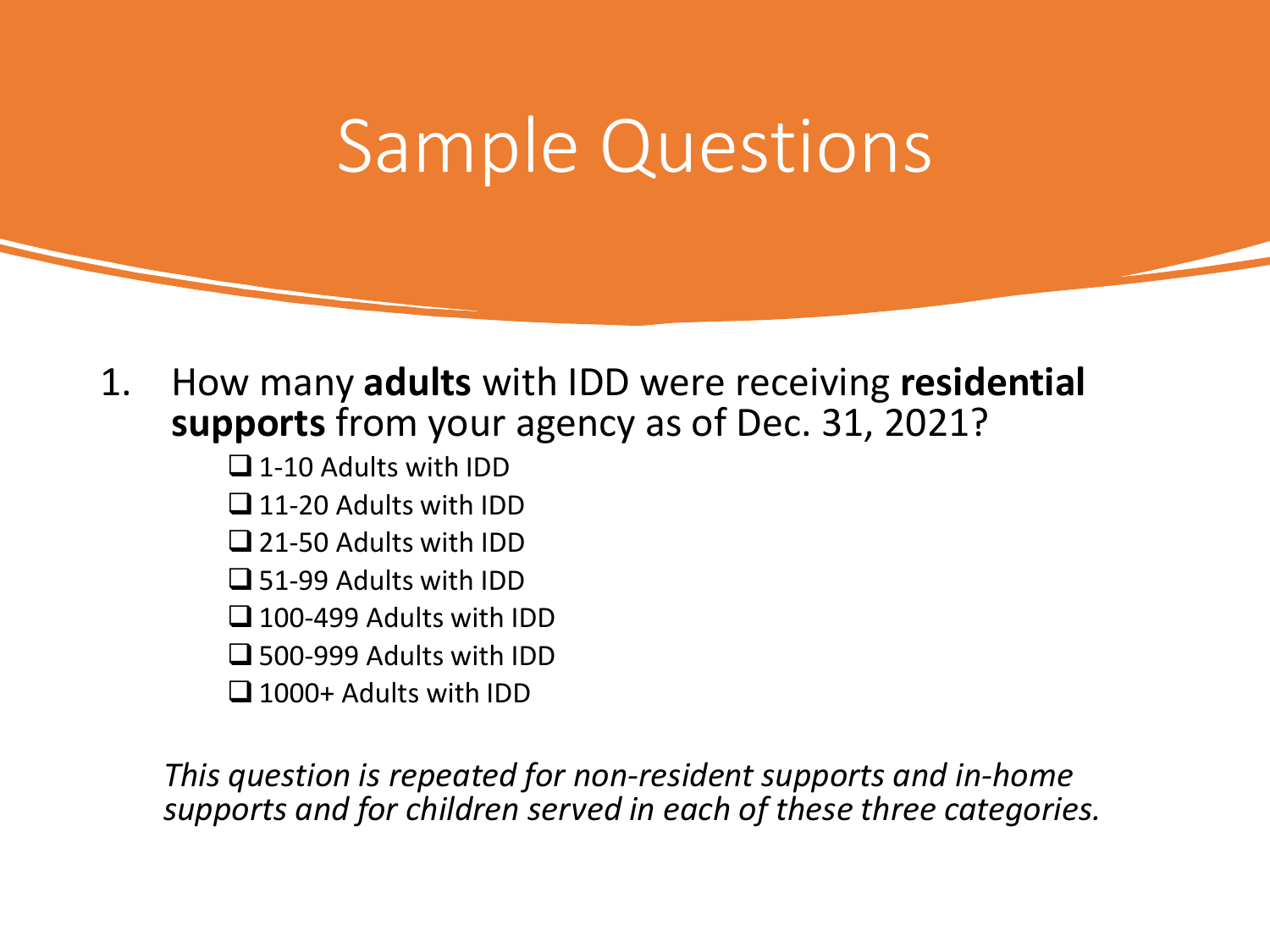2. Please indicate the number of DSPs on your payroll as of Dec. 31, 2021 who were continuously employed in a direct support capacity for:

- Less than 6 months \_\_\_\_\_\_\_\_\_
- Between 6 and 12 months \_\_\_\_\_\_\_
- Between 12 and 24 months \_\_\_\_\_\_\_\_\_\_
- Between 24 and 36 months \_\_\_\_\_\_\_\_\_
- More than 36 months

3. Please indicate the number of DSPs on your payroll as of Dec. 31, 2021 who identified as:

- American Indian or Alaska Native \_\_\_\_\_\_\_\_\_\_\_
- Asian  $\frac{1}{\sqrt{1-\frac{1}{2}}}\cdot$
- Black or African American \_\_\_\_\_\_\_\_\_
- Pacific Islander \_\_\_\_\_\_\_\_\_\_
- White \_\_\_\_\_\_\_\_\_\_\_
- Hispanic/Latino \_\_\_\_\_\_\_\_\_\_\_
- More than one race/ethnicity
- Other race/ethnicity \_\_\_\_\_\_\_\_
- Don't know \_\_\_\_\_\_\_\_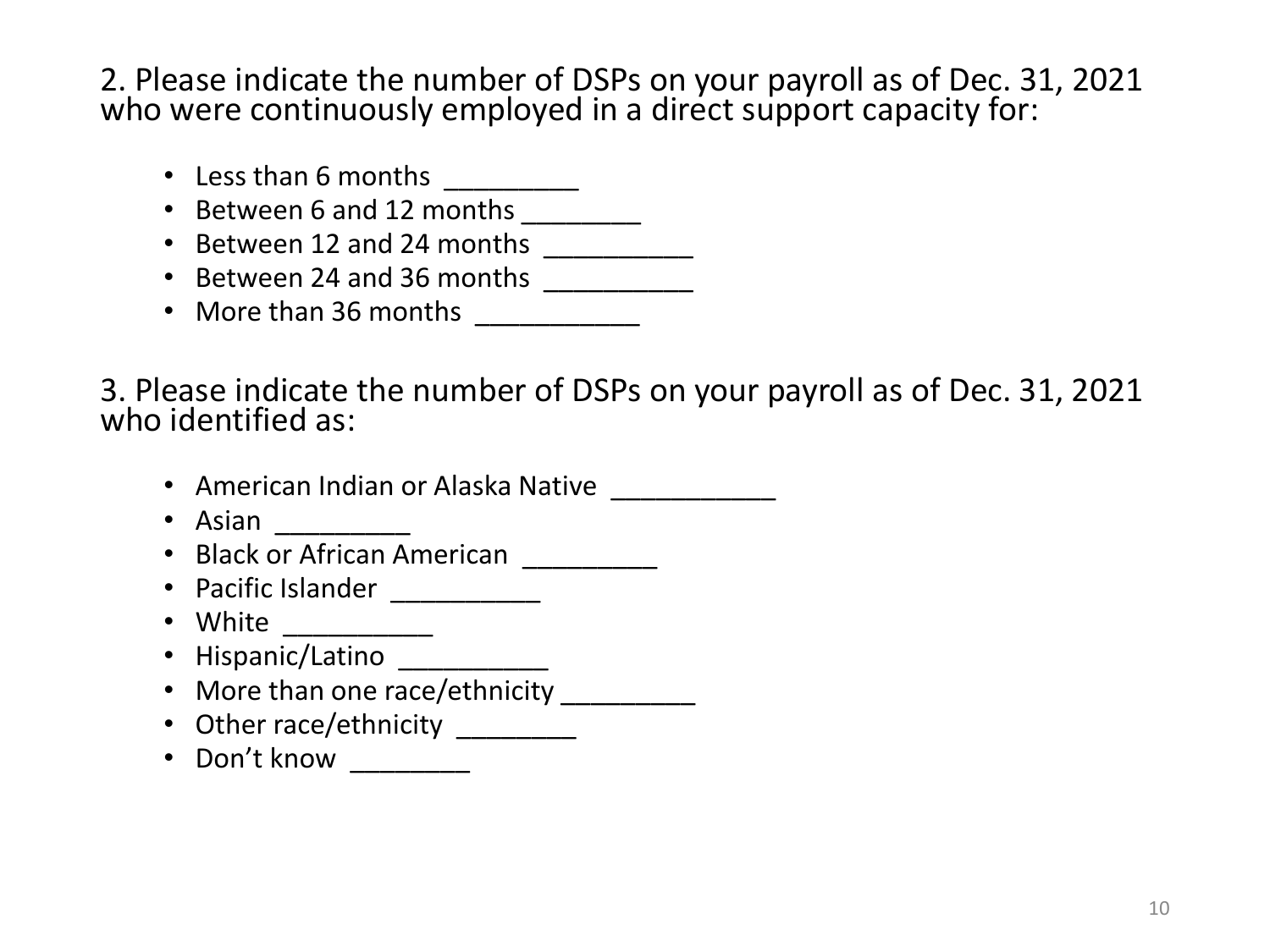### 4. What was the average (mean) STARTING hourly wage paid to DSPs in each of the following types of services in 2021?

- a) Average starting wages of DSPs across services and settings  $\zeta$  (per hour)
- b) Average starting wages of DSPs provide **residential supports** \$\_\_\_.\_\_\_(per hour)
- c) Average starting wages of DSPs provide **in-home supports** \$\_\_\_.\_\_\_(per hour)
- d) Average starting wages of DSPs provide **non-residential supports**  $\oint$  . (per hour)

*This question is repeated for average hourly wage*

5. If your agency differentiates between full-time and parttime DSPs, do you use a different pay scale for full-time and part-time DSPs?

In other words, do starting wages and/or raise calculations differ for part-time DSPs versus full-time DSPs?

> ❑ Yes  $\Box$  No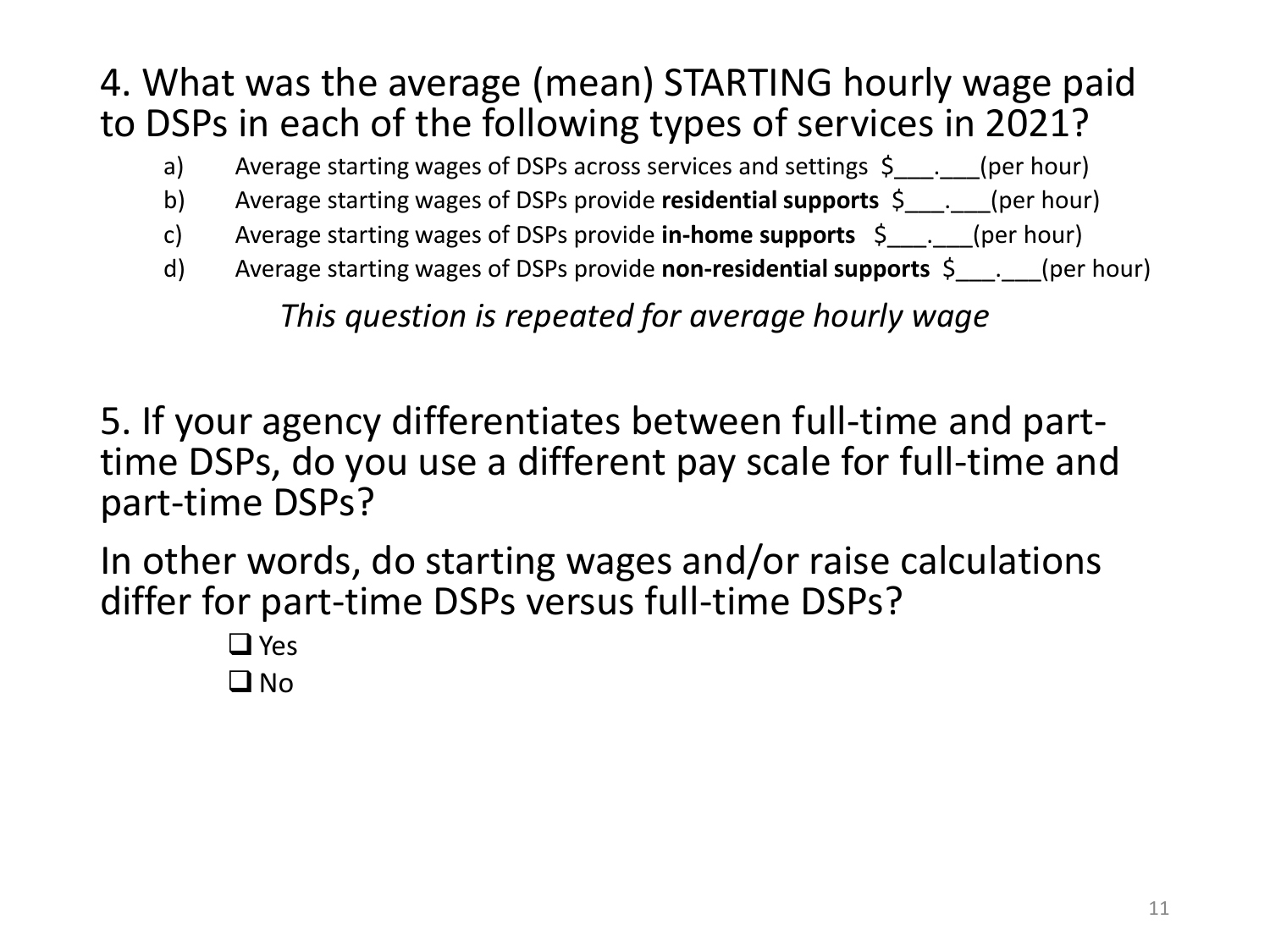# How is the Survey Conducted?

- ➢Survey completed by provider organization, not DSPs
- ➢Email with link to survey sent to every agency identified as employing DSPs
- ➢Survey respondents enter agency payroll and benefits data online for calendar year 2021
- $\triangleright$  Survey period  $\sim$  6-8 weeks in early/mid Spring 2022
- ➢Data are more reliable when more providers participate
- ➢Publicly reported data will be aggregated results.
- ➢Each agency's results will remain confidential.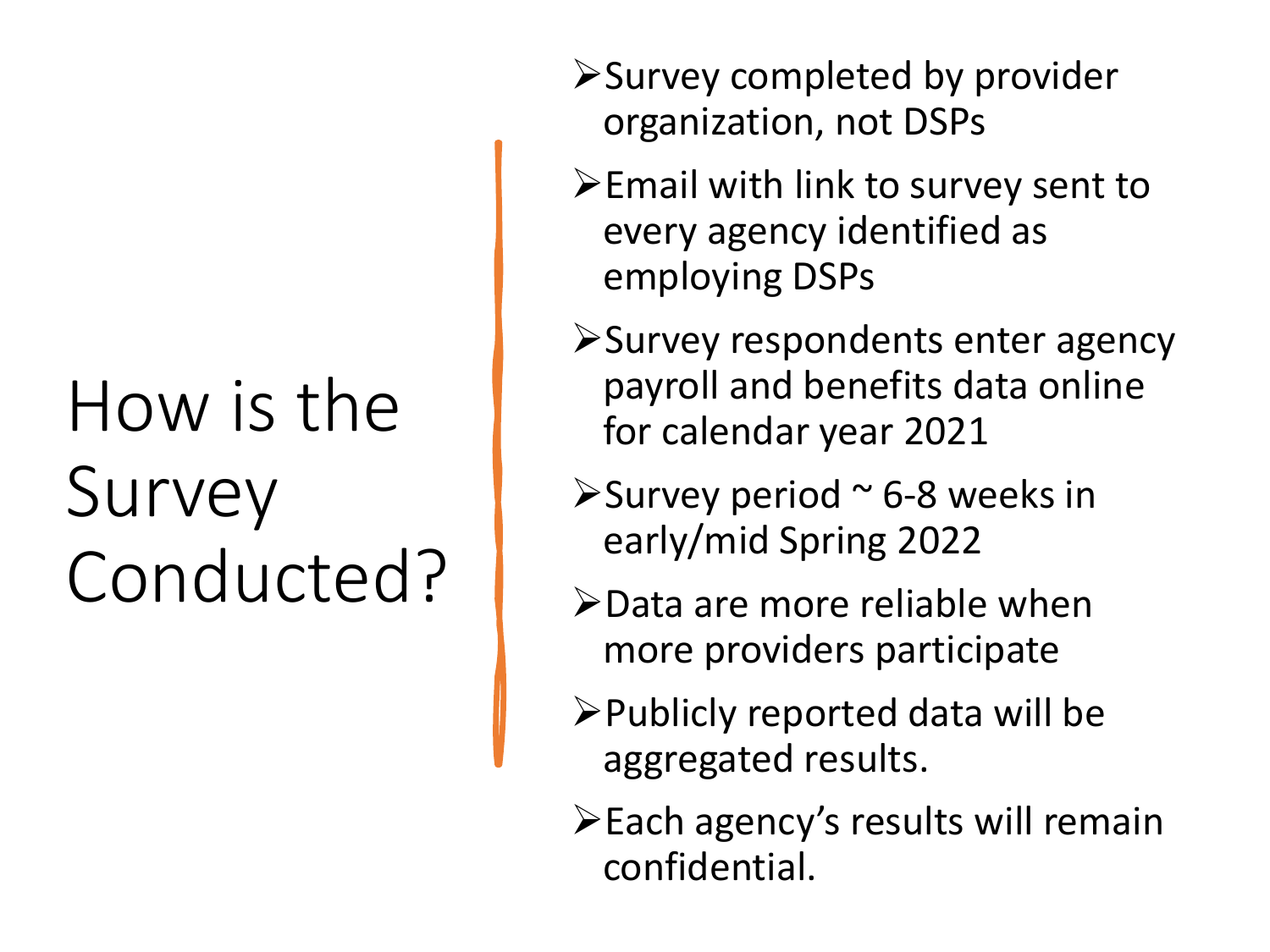# How to Use the Data?

- Comparable data
- Regional variations
- Variations by service line
- Vendor self-awareness
	- Comparison within range of results

**\*\* Published data will be de-identified of provider information\*\***